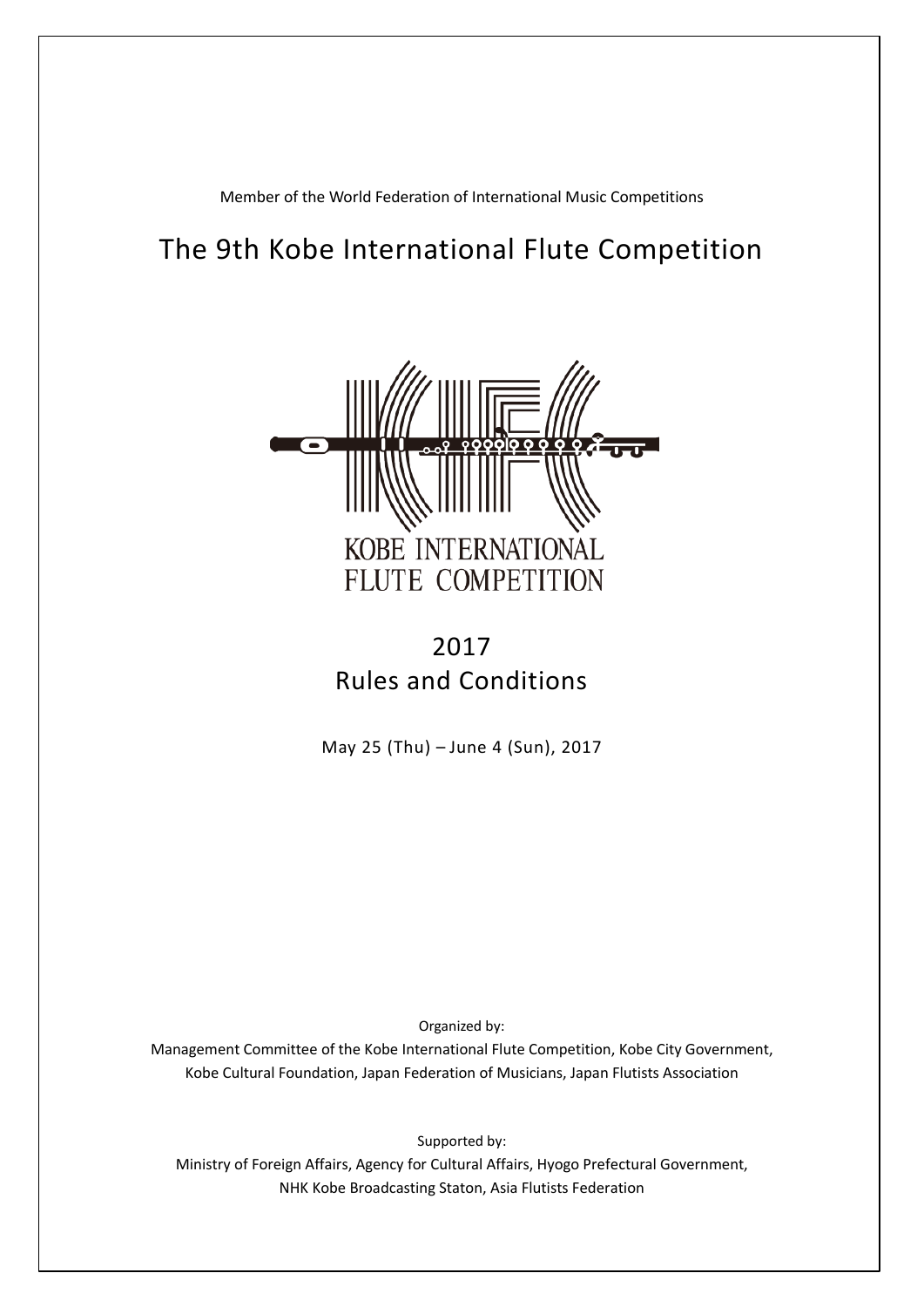## I. OVERVIEW

### 1.PURPOSES

Established in 1985 and held every four years, the Kobe International Flute Competition is committed to providing young promising flutists from around the world the opportunity to launch their professional career on the international stage while enhancing international cultural exchanges and friendships through music. In addition, the Competition aims to promote cultural enrichment of our community in Kobe through music. The Competition is one of the rare competitions in the world dedicated solely to flute, becoming the first Japanese member of the World Federation of International Music Competition in 1987.

#### 2.TITLE

The 9th Kobe International Flute Competition (KIFC)

#### 3.COMPETITION DATES

| First Round               | May 25 (Thu) – May 27 (Sat), 2017 |
|---------------------------|-----------------------------------|
| Second Round              | May 29 (Mon) – May 30 (Tue), 2017 |
| Third Round               | June 1 (Thu), 2017                |
| Final Round               | June 3 (Sat), 2017                |
| Awards Ceremony/          | June 4 (Sun), 2017                |
| <b>Exhibition Concert</b> |                                   |

## 4.VENUE

For the first three rounds, the final round, the awards ceremony, and the exhibition concert:

Kobe Bunka Hall, Medium Hall 4-2-2, Kusunoki-cho, Chuo-ku, Kobe-shi, Hyogo, JAPAN TEL: +81 (78) 351-3535

## 5.STRUCTURE OF THE COMPETITION

The Competition holds the First, Second, Third, and Final Rounds for approximately fifty contestants who passed the Preliminary Screening based on the submitted recording and document.

The order of performance will be determined by drawing lots on May 24 (Wed), 2017. Contestants must appear in person for the drawing. The order for the Second Round onwards also will be determined by the drawing for each round. All performances will be open to the public.

#### 6.ORGANIZERS

Management Committee of KIFC, Kobe City Government, Kobe Cultural Foundation, Japan Federation of Musicians, Japan Flutists Association

## 7.SUPPORTERS

Ministry of Foreign Affairs, Agency for Cultural Affairs, Hyogo Prefectural Government, NHK Kobe Broadcasting Station, Asia Flutists Federation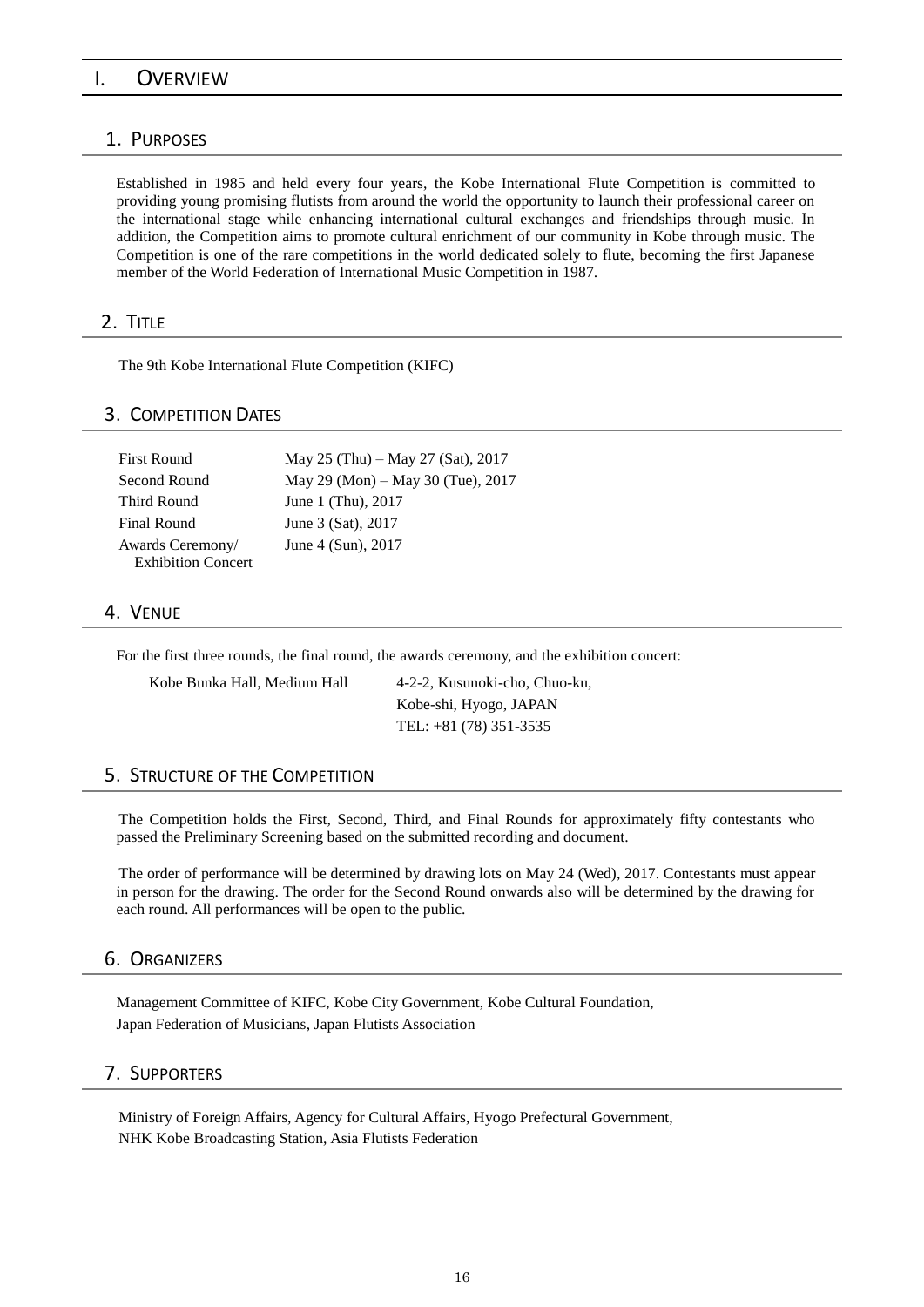Kizo HISAMOTO Mayor of Kobe

# 9.ADVISERS

| Honorary Adviser: Shoji TSUJI |                  | Chairman of the Board, Ceremore Cultural Foundation |
|-------------------------------|------------------|-----------------------------------------------------|
| Adviser:                      | Soichi MINEGISHI | Professor Emeritus, Toho Gakuen School of Music     |

# 10. MANAGEMENT COMMITTEE

| Chairperson: | Hiroaki KANDA        | Principal Flutist, NHK Symphony Orchestra /<br>Professor, Toho Gakuen School of Music                                         |
|--------------|----------------------|-------------------------------------------------------------------------------------------------------------------------------|
| Members:     | Hideaki SAKAI        | Vice-Chairman of the Board, Japan Flutists Association /<br>Visiting Professor, Senzoku Gakuen College of Music               |
|              | Yumiko SAKUMA        | Visiting Professor, the Kunitachi Music University                                                                            |
|              | Hidenori TAKEBAYASHI | Member of the Board and Secretary General of Kansai Branch,<br>Japan Flutists Association / Former Professor, Soai University |
|              | Tsuyoshi TSUTSUMI    | Chairman of the Board, Japan Federation of Musicians                                                                          |
|              | Atsushi MAKIYAMA     | Director General, NHK Kobe Broadcasting Station                                                                               |
|              | Koji HATTORI         | Chairperson, Kobe Cultural Foundation                                                                                         |

## 11.JURY

| Honorary<br>Chairperson: | Chang-Kook KIM          | (Japan)       |
|--------------------------|-------------------------|---------------|
| Chairperson:             | Hideaki SAKAI           | (Japan)       |
| Members:                 | András ADORJÁN          | (Denmark)     |
|                          | Philippe BERNOLD        | (France)      |
|                          | Emily BEYNON            | (UK)          |
|                          | Wally HASE              | (Germany)     |
|                          | <b>Timothy HUTCHINS</b> | (Canada)      |
|                          | Michael Martin KOFLER   | (Austria)     |
|                          | Shigenori KUDO          | (Japan)       |
|                          | Hyeri YOON              | (South Korea) |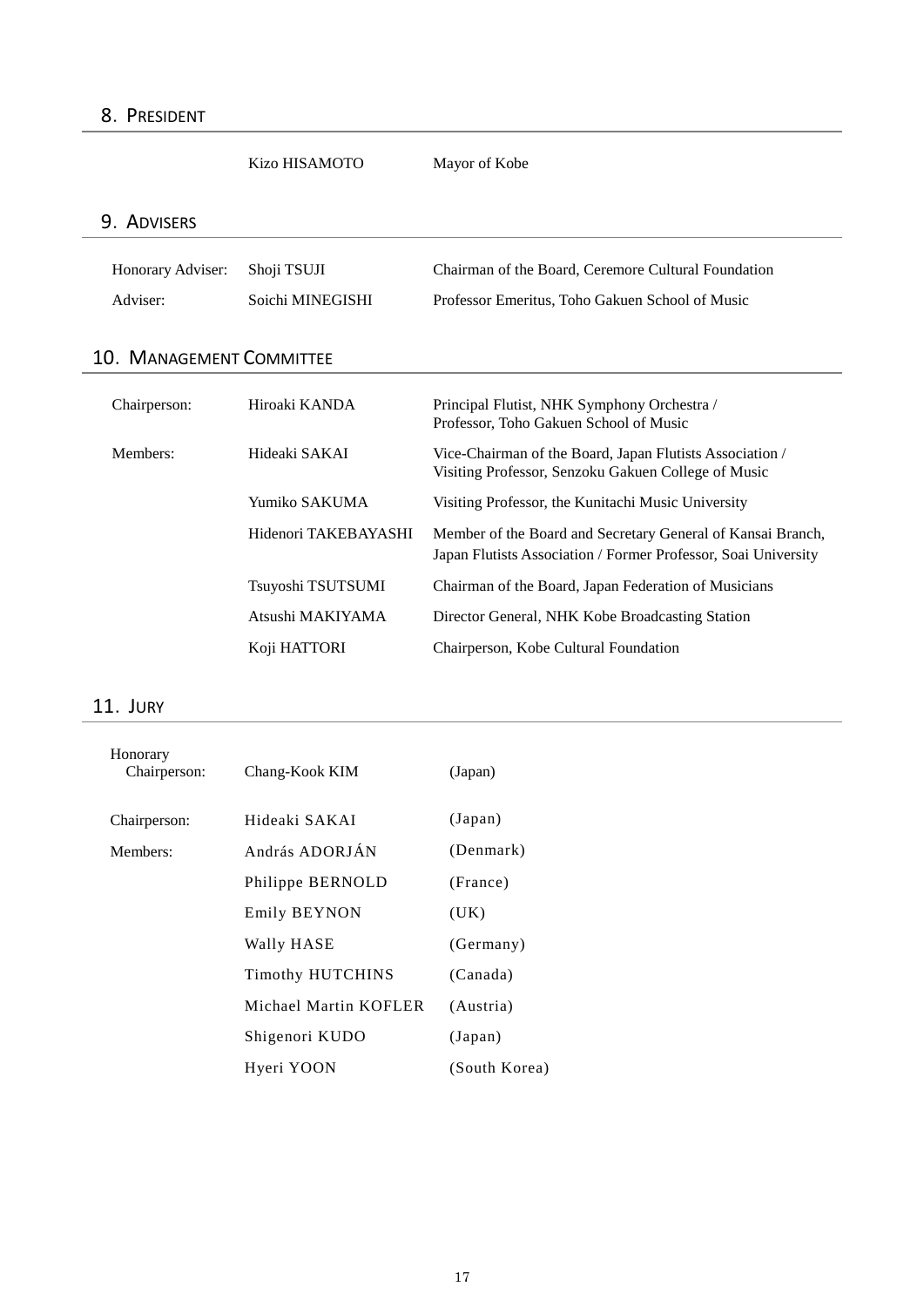## II. APPLICATION PROCEDURE

## 1.ELIGIBILITY

The Competition is open to flutists born on or after May 25, 1984.

## 2.APPLICATION FEE

JPY 18,000 (Eighteen thousand Japanese yen)

Applicants are required to pay the application fee by either credit card or wire transfer by September 30 (Fri), 2016. All bank charges shall be borne by the applicant. The application fee is not refundable under any circumstances.

## 3.APPLICATION METHODS

Applications must be submitted either online or by post as instructed below.

 $\leq$ ONLINE> Submit the following materials  $\circled{1}$  to  $\circled{3}$  from the official website.

The materials  $\circled{4}$  and  $\circled{5}$ , if applicable, should be sent to the Secretariat by post.

| <b>Application Form</b>                                 | Access from the official website (http://www.kobe-bunka.jp/flute/)<br>٠                                                                                                                                                                                                                                                                                                                                                                                                                         |
|---------------------------------------------------------|-------------------------------------------------------------------------------------------------------------------------------------------------------------------------------------------------------------------------------------------------------------------------------------------------------------------------------------------------------------------------------------------------------------------------------------------------------------------------------------------------|
| (2)<br>Photograph                                       | Taken within the last 6 months of the application date. Front face/from the chest up/<br>٠<br>either a black-and-white or color. The photograph will be used in the official<br>brochure and other promotional materials. It must be free of copyrights restriction.<br>Upload a digital data format (at least 600x600 pixel, in JPEG format)<br>٠                                                                                                                                              |
| Proof of Age<br>(3)                                     | Upload a scanned copy of an official document, such as a passport, proofing the<br>٠<br>applicant's age (either in PDF or JPEG format)                                                                                                                                                                                                                                                                                                                                                          |
| CD Recording for<br>(4)<br>the Preliminary<br>Screening | • Recording of performance for the Preliminary Screening must be selected from the<br>Repertoire provided in a separate section, and the recording must not be edited in any<br>way. Make sure the recorded CD must be playable on CD players in general use.<br>The third person's signature and contact information must be filled in the Recording<br>Submission Card to prove the aforementioned condition.<br>Name of the applicant must be stated at the beginning of the recording.<br>٠ |
| 5 Proof of Payment<br>(if applicable)                   | The application fee could be paid by either credit card or wire transfer.<br>٠<br>Payment with a credit card can be processed from the official website.<br>٠<br>In case of the wire transfer, applicants must submit a copy of document confirming<br>$\bullet$<br>the completion of the wire transfer to the Secretariat by post. (Not required for credit<br>card payment.)                                                                                                                  |

## <BY POST> Send the flowing materials (1) to (5) to the Secretariat.

| <b>Application Form</b>                    | • Last section of the prospectus. Application form can also be downloaded from the<br>official website                                                                                                                                                                                                                                                                                                                                                                                                           |  |
|--------------------------------------------|------------------------------------------------------------------------------------------------------------------------------------------------------------------------------------------------------------------------------------------------------------------------------------------------------------------------------------------------------------------------------------------------------------------------------------------------------------------------------------------------------------------|--|
| (2)<br>Photograph                          | Taken within the last 6 months of the application date. Front face/from the chest up/<br>٠<br>either a black-and-white or color. The photograph will be used in the official brochure<br>and other promotional materials. It must be free of copyrights restriction.<br>Two photographs $(5 \times 5 \text{ cm})$ , one of them shall be attached to the application form. In<br>case of submitting in a digital format, it must be stored on a separate CD from the<br>recording for the Preliminary Screening. |  |
| 3 Proof of Age                             | A copy of an official document, such as a passport, proofing the applicant's age.                                                                                                                                                                                                                                                                                                                                                                                                                                |  |
| CD Recording for<br>(4)<br>the Preliminary | • Recording of performance for the Preliminary Screening must be selected from the<br>Repertoire provided in a separate section, and the recording must not be edited in any<br>way. Make sure the recorded CD must be playable on CD players in general use.<br>The third person's signature and contact information must be filled in the Recording<br>٠                                                                                                                                                       |  |
| Screening                                  | Submission Card to prove the aforementioned condition.                                                                                                                                                                                                                                                                                                                                                                                                                                                           |  |
|                                            | Name of the applicant must be stated at the beginning of the recording.                                                                                                                                                                                                                                                                                                                                                                                                                                          |  |
| Proof of Payment<br>(5)                    | A copy of document confirming the completion of the wire transfer must be sent to<br>٠<br>the Secretariat. Only wire transfer payment is accepted.                                                                                                                                                                                                                                                                                                                                                               |  |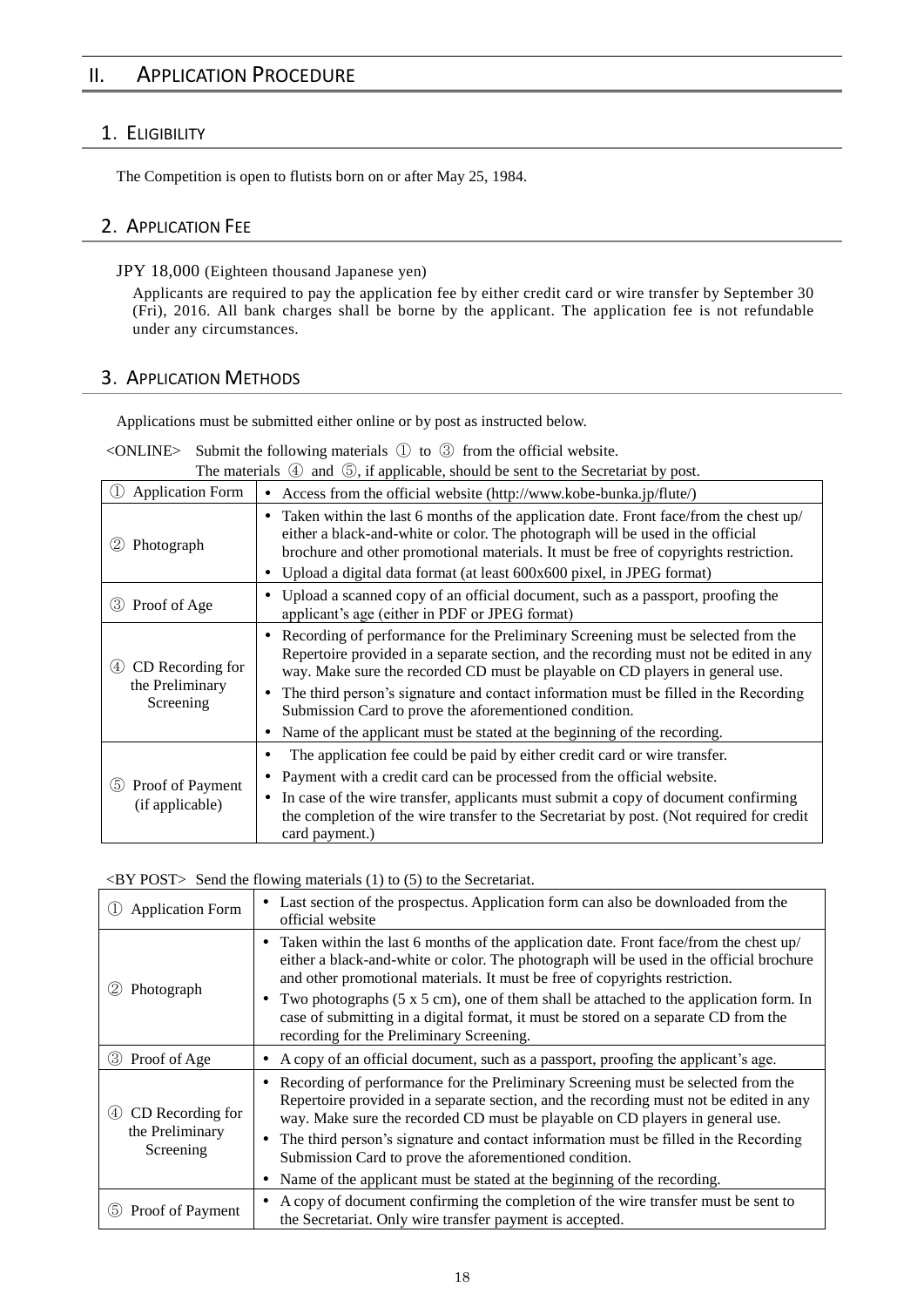## 4.APPLICATION PERIOD

June 1 (Wed) through September 30 (Fri), 2016. (Applications must arrive no later than the closing date.) Online application must be submitted by 23:59 (11:59 pm) on September 30 (Fri), 2016 (Japan time).

## 5.ADDRESS FOR SUBMISSION (SECRETARIAT)

Management Committee of Kobe International Flute Competition c/o Kobe Cultural Foundation 4-2-2, Kusunoki-cho, Chuo-ku, Kobe-shi, Hyogo, 650-0017, JAPAN

TEL: +81 (78) 351-3597 E-mail: kifc@kobe-bunka.jp URL: http://www.kobe-bunka.jp/flute/

\* Inquiries from outside Japan should be made by e-mail only.

Bank account for a wire transfer payment: Account holder's name: Kobe Cultural Foundation Bank name: Sumitomo Mitsui Banking Corporation, Sannomiya Branch Account No.: 410-8682991 Swift Code: SMBC JP JT

## 6.COMPLIANCE WITH THE APPLICATION CONDITIONS

By signing the application form, the applicant must accept the conditions of participation and the decision of the adjudication panel. There is no right of appeal. Applications which do not meet application requirements will be rejected. Submitted application materials will not be returned.

## 7.DETERMINATION OF THE PARTICIPANTS

Preliminary screening will be conducted based on materials submitted by the applicants to determine contestants for the First Round of the Competition. Results of the Preliminary Screening shall be sent to each applicant (tentatively scheduled in late December, 2016). Any inquiries concerning the results will not be accepted.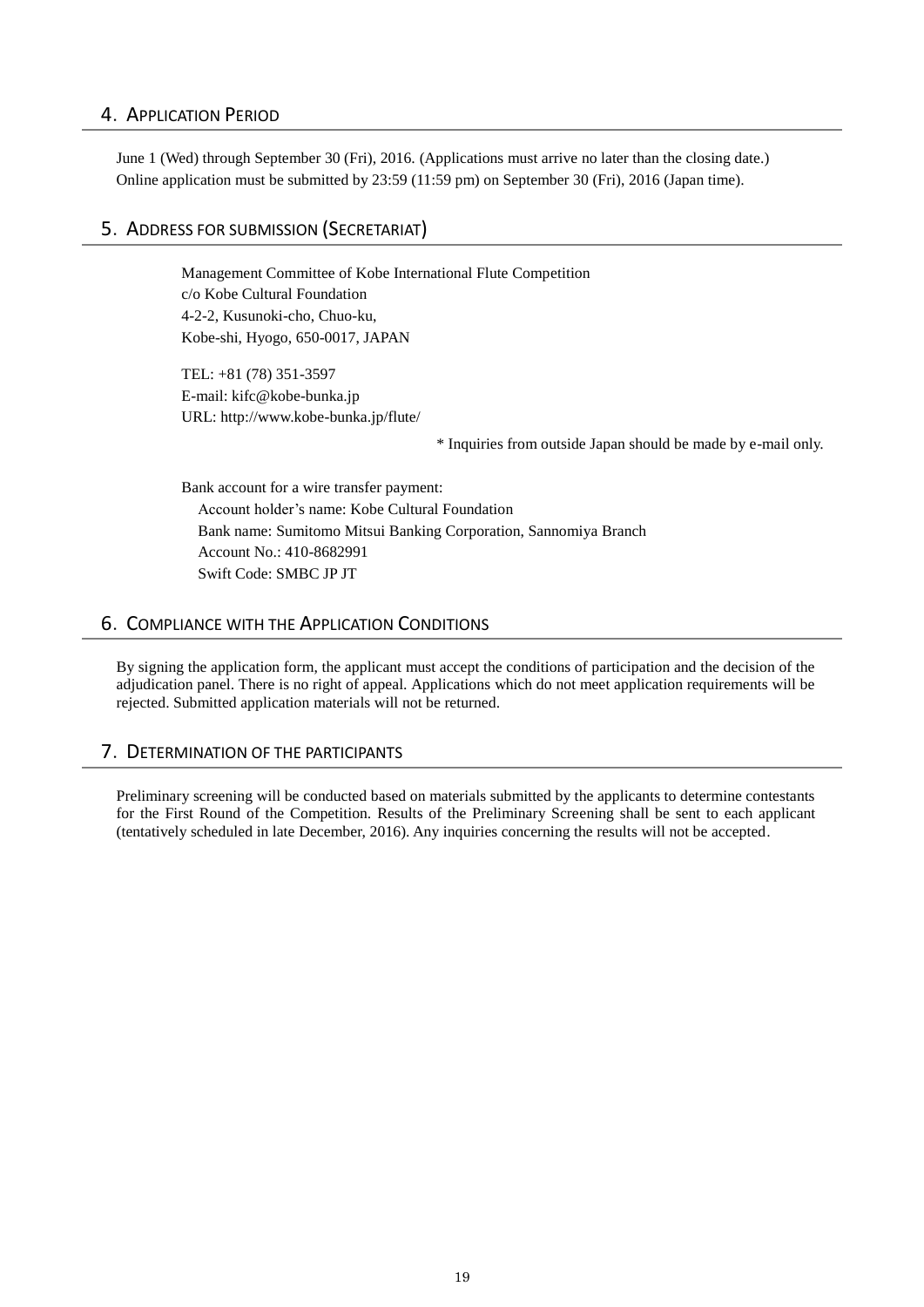## III. PARTICIPATION IN THE COMPETITION

## 1.ORIENTATION

Contestants who pass the Preliminary Screening must attend the orientation and the drawing lots that determines the order of performance for the First Round in person on May 24 (Wed), 2017. If a contestant fails to show up at the specified time of the orientation, he/she may be disqualified from the competition.

#### 2.JUDGEMENT

The adjudication panel shall judge the performances according to the Judging Regulations provided separately. The decisions made by the adjudication panel are final.

#### 3.ANNOUNCEMENT OF THE RESULTS (TENTATIVELY SCHEDULED)

| <b>First Round:</b> | Evening of May 27 (Sat), 2017 |
|---------------------|-------------------------------|
| Second Round:       | Evening of May 30 (Tue), 2017 |
| Third Round:        | Evening of June 1 (Thu), 2017 |
| Final Round:        | Evening of June 3 (Sat), 2017 |

✻The order of performances for the Second, Third and Final Rounds will be determined by drawing immediately after the announcement of results for the preceding round.

#### 4.PRIZES

| First prize:           | $2,000,000$ Japanese yen | Certificate of Merit |
|------------------------|--------------------------|----------------------|
| Second prize:          | $1,000,000$ Japanese yen | Certificate of Merit |
| Third prize:           | 500,000 Japanese yen     | Certificate of Merit |
| Forth to sixth prizes: | 200,000 Japanese yen     | Certificate of Merit |

- Special prizes may be awarded apart from those mentioned above.
- Additional awards may be awarded by organizations or individuals who support the objectives of the Competition.
- The prize money shall be given after any necessary taxes are deducted according to the tax laws of Japan. (The applicable tax rate, in principle, is 20.42%.)

## **IV. MISCELLANEOUS**

#### 1.TRAVEL, ACCOMMODATION AND INSURANCE EXPENSES FOR THE COMPETITORS

(1) All travel expenses shall be borne by the contestant.

However, the Secretariat shall provide a grant of 50,000 Japanese yen to contestants currently residing outside of Asia and traveling from their residence. Japanese contestants currently residing outside of Asia who are returning to Japan for the Competition are also included. However, a document proofing the contestant's oversea resident status may be requested. The grant shall be given after any necessary taxes are deducted according to the tax laws of Japan. (The applicable tax rate, in principle, is 20.42%.)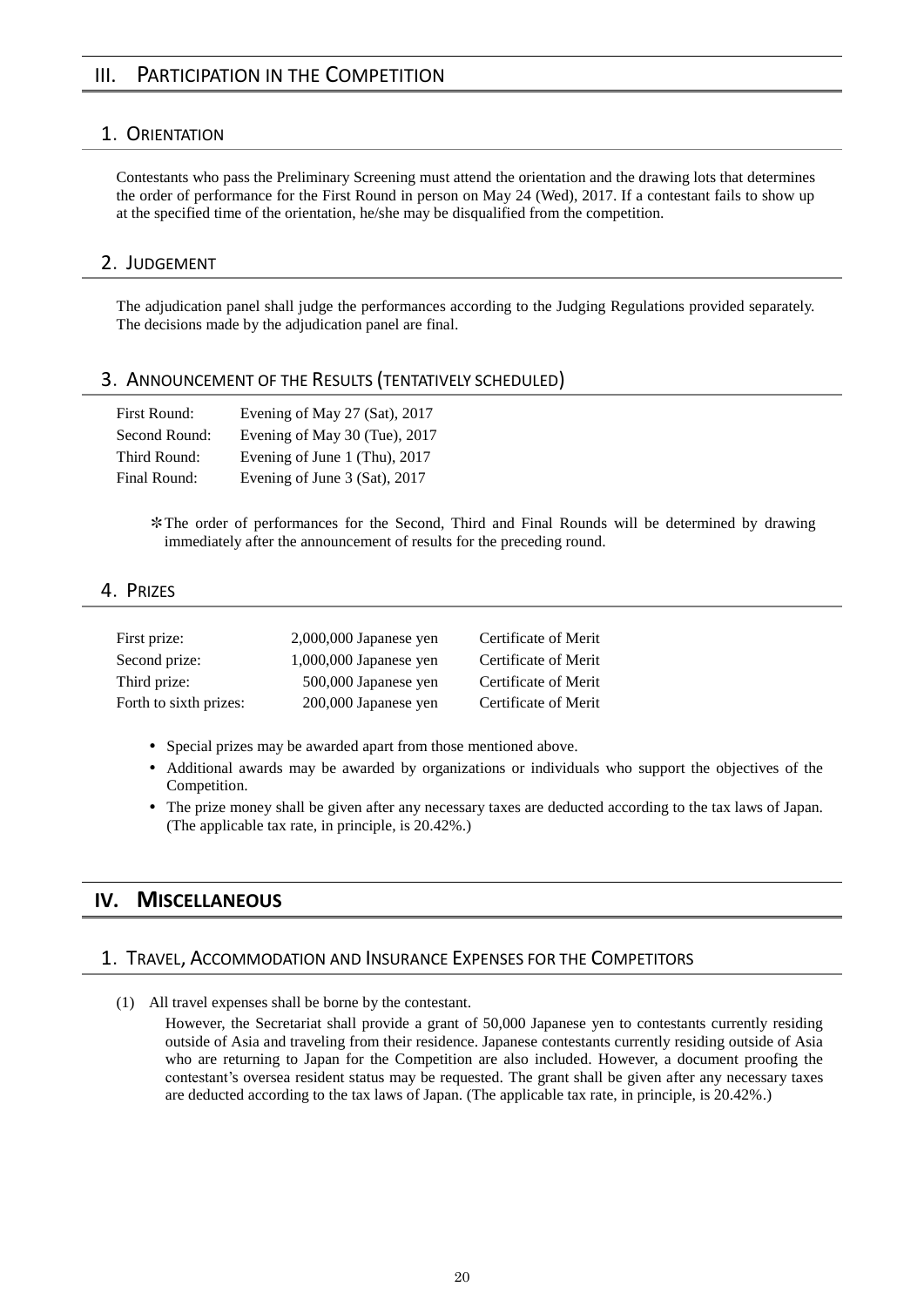- (2) The Secretariat will bear the accommodation expenses (one single room with breakfast) for the period starting from May 23 (Tue), 2017, two days before the first day of the Competition, to the following dates, only if the contestant stays at the hotel designated by the Secretariat. All other accommodation expenses must be taken care of by the contestant.
	- (a) Contestants in the First Round:
		- Until the morning following the end of the First Round ( $\sim$ May 28 [Sun])
	- (b) Contestants in the Second Round: Until the morning following the end of the Second Round ( $\sim$ May 31 [Wed])
	- (c) Contestants in the Third Round: Until the morning following the end of the Third Round ( $\sim$ June 2 [Fri])
	- (d) Finalists:

Until the morning following the awards ceremony/exhibition concert ( $\sim$ June 5 [Mon])

- (e) Performers nominated by the jury panel to perform at the exhibition concert: Until the morning following the awards ceremony/exhibition concert ( $\sim$ June 5 [Mon])
- (3) A homestay could be arranged for those who are interested. (Detailed information will be provided separately to qualified applicants of the Preliminary Screening)
- (4) The contestants, if deemed necessary, are responsible for obtaining insurance covering health care, injury, loss, or damage to the instrument, luggage or other personal belongings in the case of accident, fire or theft during travel and participation in the Competition.

#### 2.VISA

Contestants who need to acquire a visa to enter Japan must apply for the appropriate visa on their own responsibility. If an invitation letter or any other document is required for the visa application, the Contestant must immediately notify the Secretariat of this need.

#### 3.COPYRIGHTS

For any performance that takes place during the Competition and the exhibition concert, the organizer reserves any rights including neighboring rights to use any audio and/or visual recordings made or photographs taken and to sell or distribute these materials in print, broadcasting, streaming and/or any other media formats.

#### 4.OTHER

- (1) Prizewinners nominated by the jury panel must perform at the exhibition concert to be held on June 4 (Sun), 2017. There is no performance fee to be paid to the prizewinners for this concert.
- (2) Any problem arising out of or relating to these Rules and Conditions shall be settled in accordance with the Japanese text of these rules and laws of Japan.
- (3) Personal information provided at time of the application will be strictly managed by Kobe Cultural Foundation and will not be disclosed to any third party without the prior consent of the applicants otherwise required under the applicable laws.

## 5.POSTSCRIPT

The highest prizewinners in the Competition may be invited to perform as soloist with music groups for concerts as indicated below.

- Solo recitals in Kobe city
- Subscription concerts of the Ensemble of Tokyo
- Subscription concerts of the Ensemble Saitama
- Japan Flute Convention
- Subscription concerts of the New Japan Philharmonic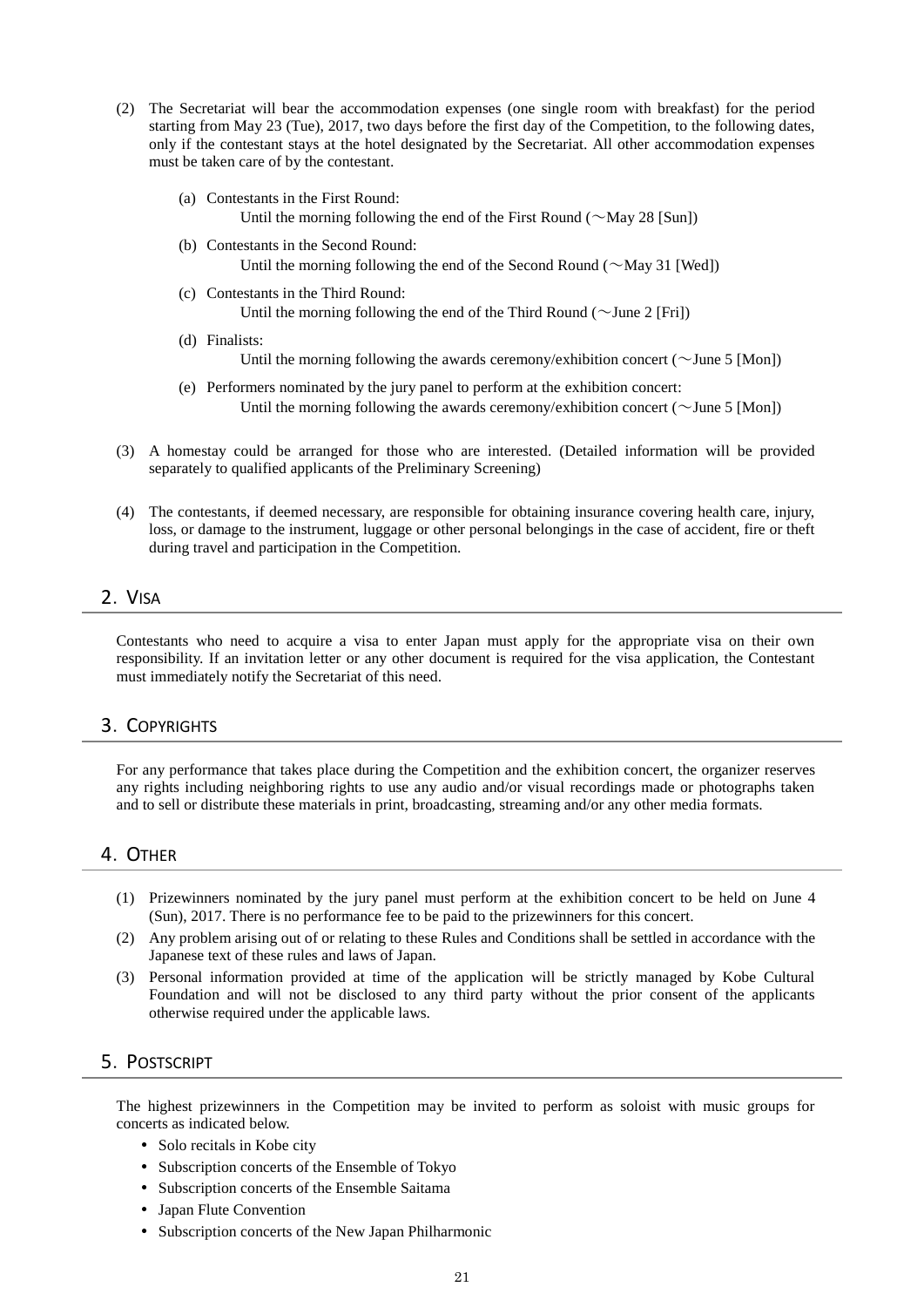## **V. REPERTOIRE**

Edition of music used is not specified. Repetition is arbitrary. However, performance time for each round must be strictly adhered. Participants do not need to perform from memory.

The titles of the chosen pieces must be stated in the relevant section of the application form. No changes in the selected repertoire will be accepted after the submission of the application. In the case of choosing piece i) from Group (3) of the Third Round, a copy of the music must be submitted along with the recorded CD for the Preliminary Screening.

#### 1.PRELIMINARY SCREENING

Record the applicant's performance in the following order: one piece from Group (1) and one piece from Group (2).

- (1) Choose either a) or b)
	- a) F.Kuhlau : Drei Fantasien Op.38, No.1 D-dur
	- b) F.Kuhlau : Drei Fantasien Op.38, No.3 C-dur
- (2) Choose one from a) to c)
	- a) E.Bozza : Quatorze Etudes-Arabesques, No.14
	- b) S.Karg-Elert : 30 Caprices Op.107, No.30
	- c) L.de Lorenzo : Il "Non plus ultra" del Flautista Op.34, No.17

✻Recording media for the Preliminary Screening should be in audio CD format only, and the recording must not be edited in any way. Make sure the recorded CD must be playable on CD players in general use.

✻Applicants are required to record his/her own name before performing the piece from Group (1). This is to ascertain the proper pronunciation when expressed in written Japanese.

## 2.FIRST ROUND

Perform pieces from Group (1), (2), and (3). Duration of total performance must be less than 20 minutes.

- (1) J.S.Bach : Partita a-moll BWV 1013, "Allemande" and "Corrente"
- (2) N.Paganini : One piece of the contestant's choice from 24 Capricci Op.1
- (3) E.Bozza : Quatorze Etudes-Arabesques, No.7

## 3.SECOND ROUND

Perform one piece from each Group (1) and (2). Duration of total performance must be less than 25 minutes.

- (1) Choose one from a) to d). Piano accompaniment only.
	- a) C.P.E.Bach : Sonate D-dur Wq 83
	- b) C.P.E.Bach : Sonate G-dur Wq 86
	- c) M.Blavet : Sonate Op.2 No.2 "La Vibray"
	- d) M.Blavet : Sonate Op.2 No.4 "La Lumague"
- (2) Choose one from a) to e)
	- a) J.Andersen : Ballade et Dance des Sylphes Op.5
	- b) H.Büsser : Andalucia Op.86
	- c) A.Jolivet : Chant de Linos
	- d) F.Martin : Ballade (1939)
	- e) R.Muczynski : Moments Op.47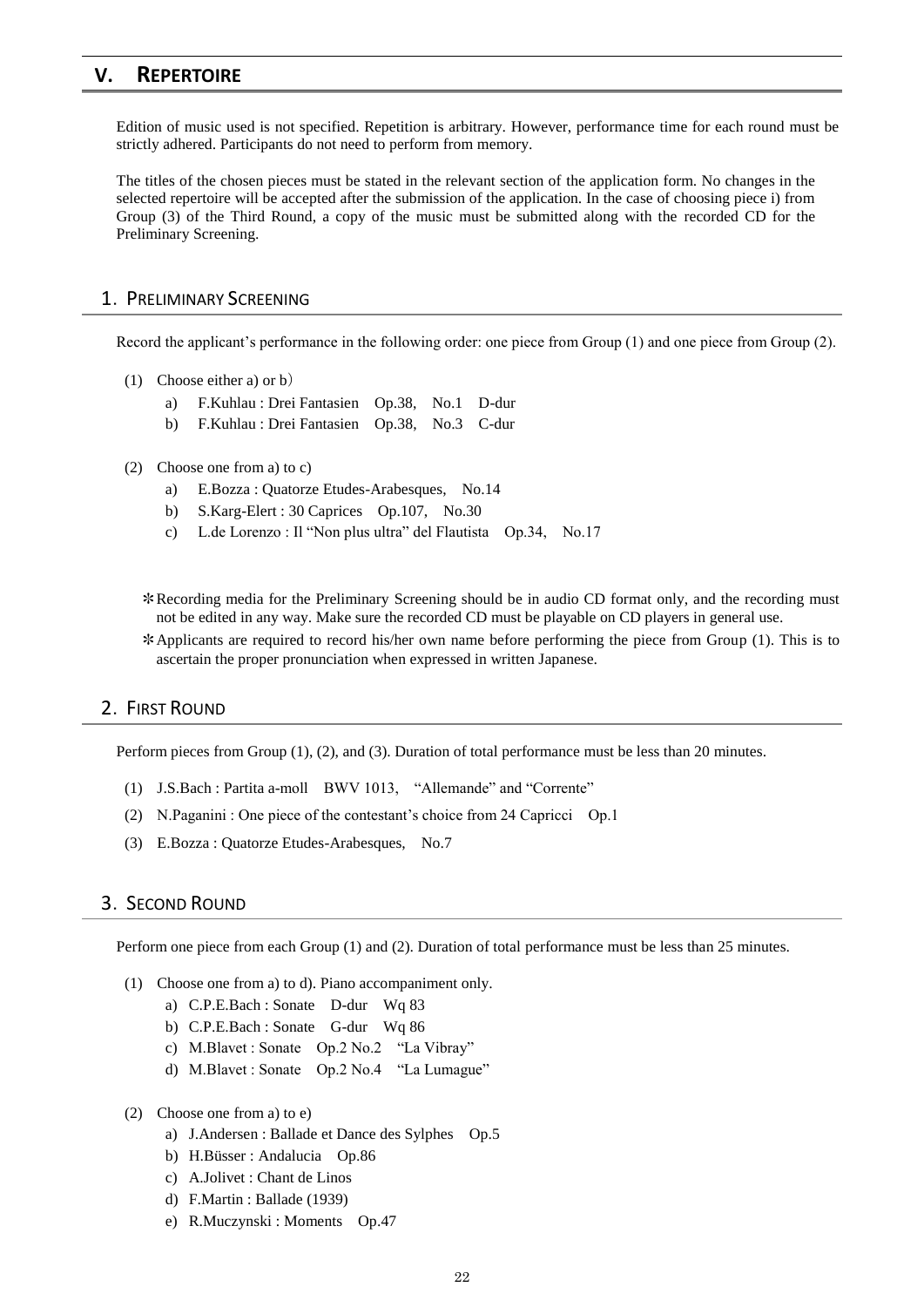## 4.THIRD ROUND

Perform one piece from each Group (1), (2), and (3). Duration of total performance must be less than 35 minutes.

- (1) Choose one from a) to e)
	- a) G.Enesco : Cantabile et Presto
	- b) G.Fauré : Fantaisie Op.79
	- c) P.Gaubert : Fantaisie
	- d) P.Gaubert : Nocturne et Allegro Scherzando
	- e) P.Taffanel : Andante Pastoral et Scherzettino
- (2) Choose one from a) to d)
	- a) T.Böhm:Fantasie über ein Thema von Schubert Op.21
	- b) J.Demersseman : Grande Fantaisie de Concert sur Oberon de Weber Op.52
	- c) F.Doppler : Airs Valaques Op.10
	- d) P.Taffanel : Fantaisie sur "Le Freischütz"
- (3) Choose one from a) to i). Contestants can use piccolo, flute, alto flute, and/or bass flute only. No microphones, amplifiers, or the like are permitted
	- a) K.Aho : Solo III
	- b) L.Berio : Sequenza (Sequenza I)
	- c) C.Halffter:Debla
	- d) H.Holliger : Several pieces of the contestant's choice from Sonate (in)solit(air)e
	- e) P.Hurel : Eolia
	- f) T.Ichiyanagi : In a Living Memory
	- g) B.Mantovani : Früh
	- h) I.Yun : One or more pieces of the contestant's choice from Etüden
	- i) An unaccompanied piece of an equivalent degree of difficulty with the pieces  $a$ ) h) listed above

## 5.FINAL ROUND

Perform pieces in the following order: (1) and (2)

- (1) W.A.Mozart : Rondo D-dur K.373b (Anh.184) (Perform without a conductor)
- (2) A.Jolivet : Concerto pour Flûte et Orchestre à cordes (Perform with a conductor)

## **6. REGARDING THE ACCOMPANISTS**

#### $\langle$ Accompanist $\rangle$

- Official accompanists will be commissioned by the organizer. Participants cannot appoint a particular official accompanist by themselves.
- Contestants who bring their own accompanist must bear all expenses for the accompanist.
- Finalists must play with the orchestra and the conductor commissioned by the organizer.

 $\leq$ Rehearsal with Accompanist $>$ 

- Contestants will have opportunities to rehearse with a piano accompanist, regardless of the official accompanist or the contestant's own accompanist. Rehearsal time with the accompanist is 70 minutes (approximately 55 minutes in the rehearsal room and 15 minutes on the stage) for the Second Round and 70 minutes in the rehearsal room for the Third Round, according to the schedule designated by the Management Committee.
- Finalists will have one rehearsal opportunity with the orchestra on the day before the Final Round.
- All rehearsals are closed to the public except personnel authorized by the organizer.